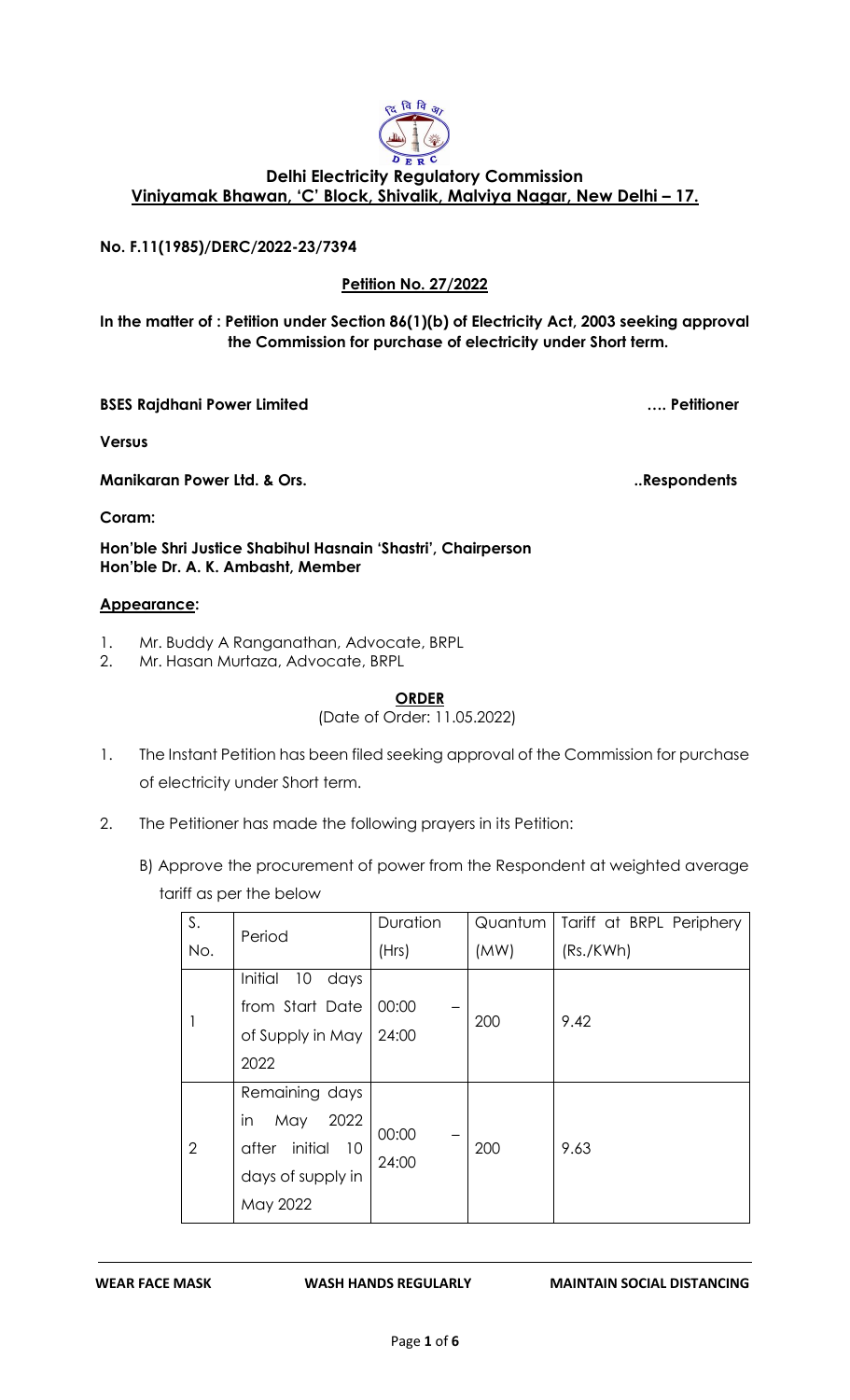| 3 | 1st June'22 $-$ 00:00<br>15th July'22 | 24:00 | 200 | Determination of tariff<br>based on actual coal<br>which shall be<br>cost<br>made available by 15th<br>May 2022. |
|---|---------------------------------------|-------|-----|------------------------------------------------------------------------------------------------------------------|
|---|---------------------------------------|-------|-----|------------------------------------------------------------------------------------------------------------------|

- 3. The Petitioner submits the following:
	- a. On 30<sup>th</sup> March 2016, the Ministry of Power (hereinafter "the MoP") issued Guidelines for short-term (i.e. for a period of more than one day to one year) Procurement of Power by Distribution Licensees through Tariff based bidding process (hereinafter "the MoP Guidelines"). As per the MoP Guidelines and more specifically under Clause 11.4 thereof, in case the quantum of power procured and tariff determined are within the blanket approval granted by the Appropriate Commission (i.e., this Commission) in Annual Revenue Requirement (hereinafter "the ARR") of the respective year, then the same will be considered to have been adopted by the Appropriate Commission. However, if that is not the case, the procurer (i.e. the Petitioner) is required to approach the Appropriate Commission for adoption of tariff within 2 days of the signing of the PPA/LOI, which shall, in turn, communicate its decision within a period of 7 days from the date of submission of the Petition.
	- b. On 31st January 2017, this Commission notified the DERC (Terms and Conditions for Determination of Tariff) Regulations, 2017 (hereinafter "Tariff Regulations"). As per Regulation 152(c) of the Tariff Regulations, in case the Petitioner is desirous of entering into a short-term arrangement or agreement (other than trading through the Power Exchange) the Petitioner is mandated to follow a transparent bidding process in accordance with the extant guidelines issued by the MoP, i.e., the MoP Guidelines.
	- c. In the ensuing financial year, i.e., FY 2022-2023, anticipating a shortage of power, especially in the summer months, the Petitioner decided to procure short term power by way of a transparent bidding process and in accordance with the MoP Guidelines. To this end, the Petitioner invited bids by way of Tender No. Head (PMG)/BRPL/E Tender/2021-22/1198 dated 14th February 2022 for procurement of upto 350 MW of power for the period 1st April 2022 to 30th September 2022 (hereinafter "the Tender").
	- d. The Petitioner received several bids from various entities with bids ranging from 40 MW to 350 MW.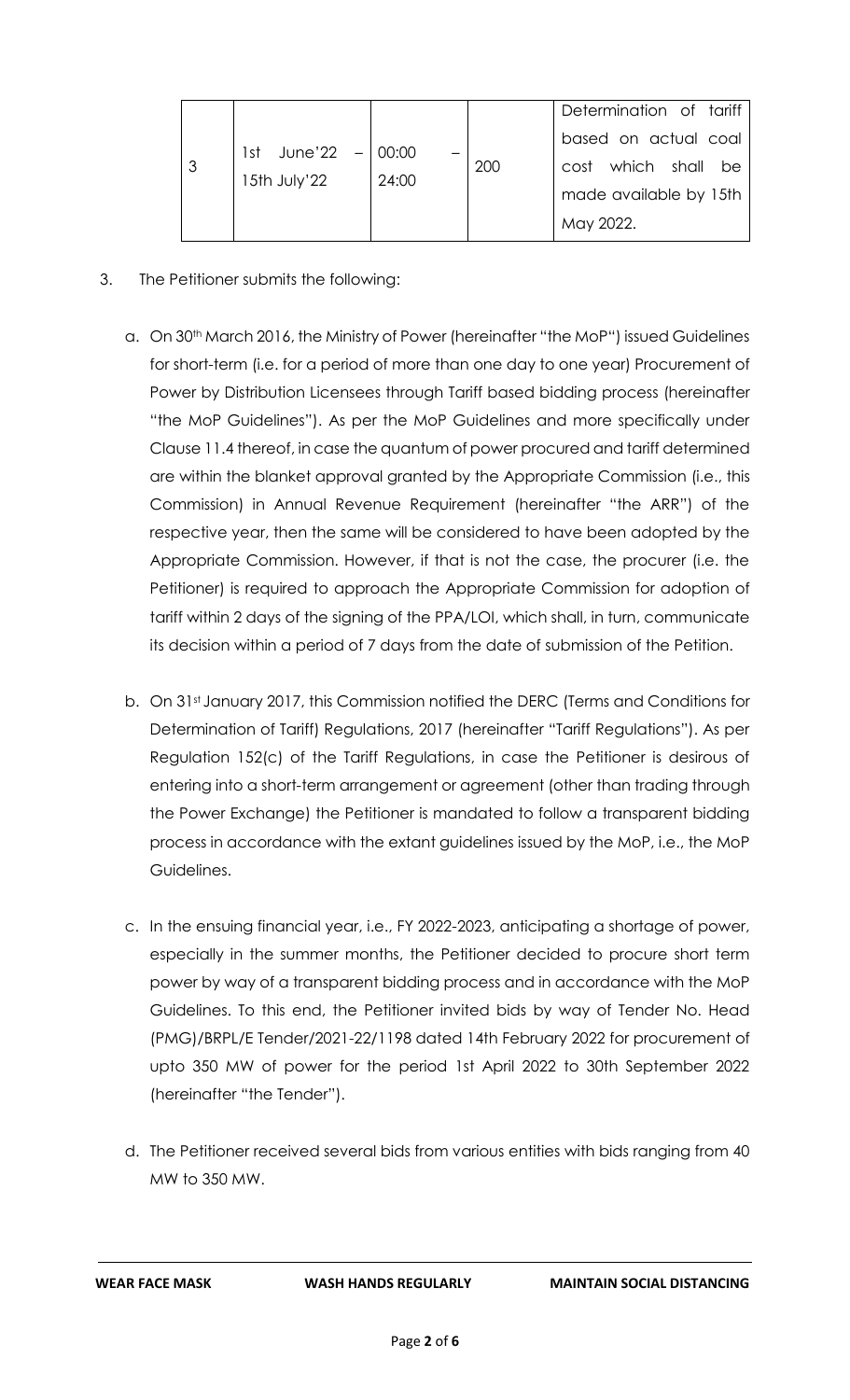- e. The Petitioner evaluated the quoted bids and analysed the bid prices. The price discovered through bidding were in line with the earlier discovered prices of other utilities in recent tenders. Thereafter, the Standing Committee issued certification on conformity of the bid process evaluation according to the provisions of the RfP document.
- f. As noted above, the MoP Guidelines require approvals of the Appropriate Commission in case the quantum and rate of power exceed the figures approved in the ARR for the concerned year. However, while the procurement is scheduled for FY 2022-2023, as on date, there is no ARR Order passed by this Commission for FY 2022-2023. Therefore, by way of abundant caution, the Petitioner filed Petition No. 21 of 2022 before this Commission and for the purposes of the same, the Petitioner relied upon the findings of the tariff order dated 30<sup>th</sup> September 2021 wherein this Commission approved the ARR for FY 2021-22 (hereinafter "the Tariff Order").
- 4. The rate approved in the Tariff Order was less than the rate discovered by the Petitioner in the tendering process and therefore, in light of Clause 11 of the MoP Guidelines, the Petitioner filed Petition No. 21 of 2022 seeking approval of this Commission.
- 5. This Commission vide its final order dated 13.04.2022 in Petition No. 21 of 2022 was pleased to grant approval to the bidding process and the Letters of Intent dated 11.04.2022 issued to the successful bidders by the Petitioner.
- 6. In the order dated 13.04.2022, this Commission recognized that the prices discovered by the Petitioner were competitive and less than the average IEX prices for the period 11.03.2022 – 11.04.2022 which were in the range of Rs.10.55-10.97/ kWh.
- 7. Subsequent to the passing of the said order dated 13.04.2022 by this Commission, one of the traders i.e. the Respondent herein was unable to accept the LOI issued by the Petitioner due to various factors including but not limited to the emergent crisis arising out of the shortage of coal. The Petitioner shall be taking appropriate steps against the Respondent in accordance with the provisions of the LOI issued to the Respondent.
- 8. The emergent crisis arising out of the shortage of coal resulted in skyrocketing of prices of electricity to the extent that this Commission took steps to ensure 24X7 supply of power to consumers of Delhi. This Commission vide its letter dated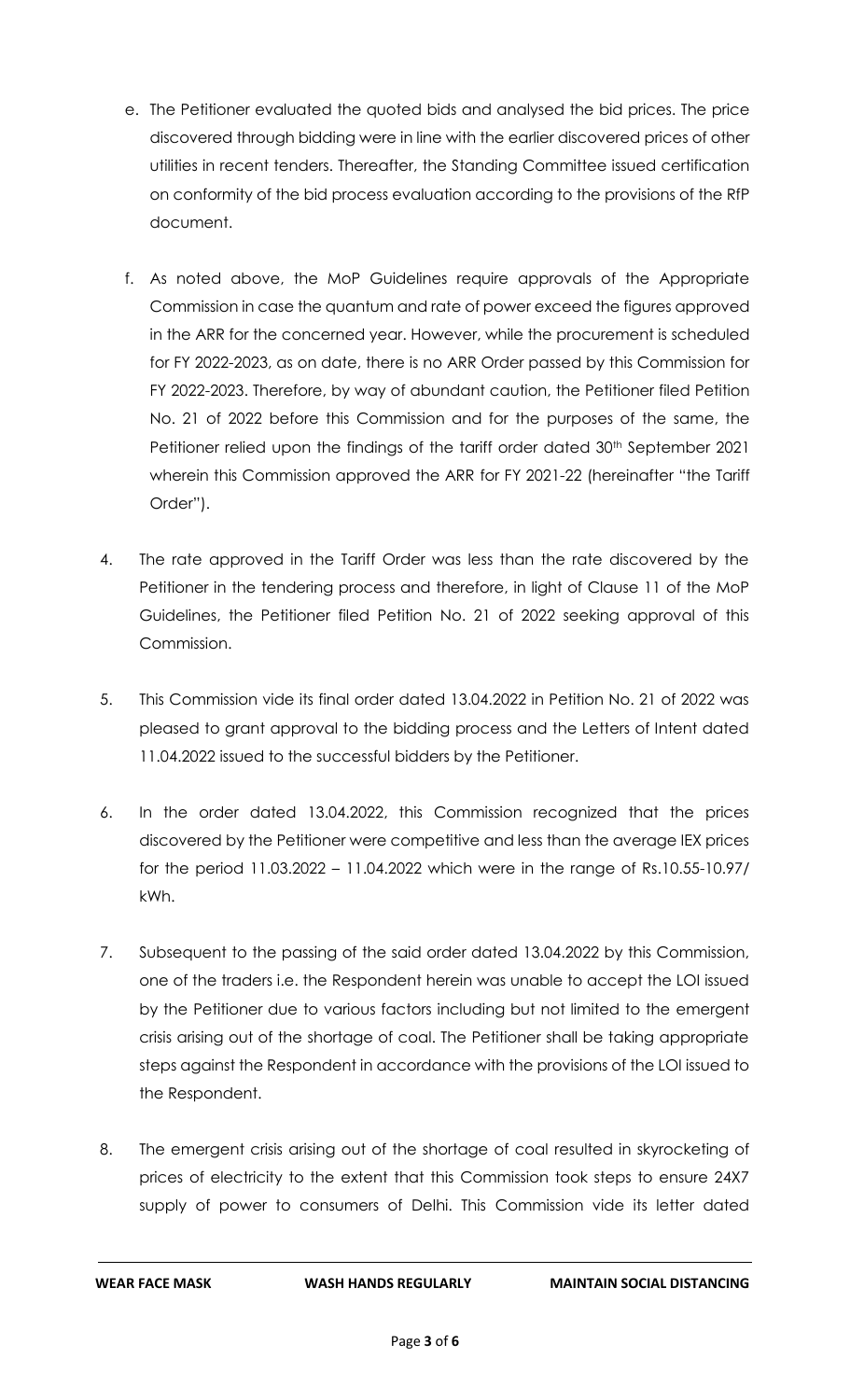29.04.2022 passed certain directions granting "Relaxation in Directives due to Current Power Crisis".

- 9. Similarly, the Central Electricity Regulatory Commission also passed directions directing the power exchanges to re-design, with immediate effect, the bidding software, in such a way that members could submit the bids in day ahead market in the price range of Rs. 0/kWh to 12/kWh, thus capping the price for trading at Rs. 12/kWh. Even at that price, the CERC recognized that the buy bids were much more than the sell bids.
- 10. The Petitioner therefore in order to avoid any disruption in power supply bilaterally negotiated with the Respondent and the Respondent has offered supply of electricity at the following rates:

| S. No.         | Period                                                                                   | Duration<br>(Hrs)  | Quantum<br>(MW) | Tariff at BRPL<br>Periphery<br>(Rs./KWh)                                                                               |
|----------------|------------------------------------------------------------------------------------------|--------------------|-----------------|------------------------------------------------------------------------------------------------------------------------|
| 1              | Initial 10 days<br>Start<br>from<br>Date<br>of<br>Supply in May<br>2022                  | $00:00 -$<br>24:00 | 200             | 9.42                                                                                                                   |
| $\overline{2}$ | Remaining<br>days in May<br>after<br>2022<br>initial 10 days<br>of supply in<br>May 2022 | $00:00 -$<br>24:00 | 200             | 9.63                                                                                                                   |
| 3              | 1st June'22 $-$<br>15th July'22                                                          | $00:00 -$<br>24:00 | 200             | Determination of<br>tariff based on<br>actual coal cost<br>which shall be<br>made available<br>by 15th<br>May<br>2022. |

- 11. In terms of the offer letter, the Respondent has offered supply of 200 MW electricity from the seller i.e. M/s ILFS (ILFS Tamil Nadu Power Company Limited) for the period 10.05.2022 – 15.07.2022 on the basis that the price of coal shall be a pass through in the tariff. The offer is further subject to the condition that the offer shall be considered for the entire period offered by the Respondent.
- 12. It is submitted that the present emergent situation arising out of the shortage in coal corresponding to the increased demand is unprecedented and is akin to force majeure.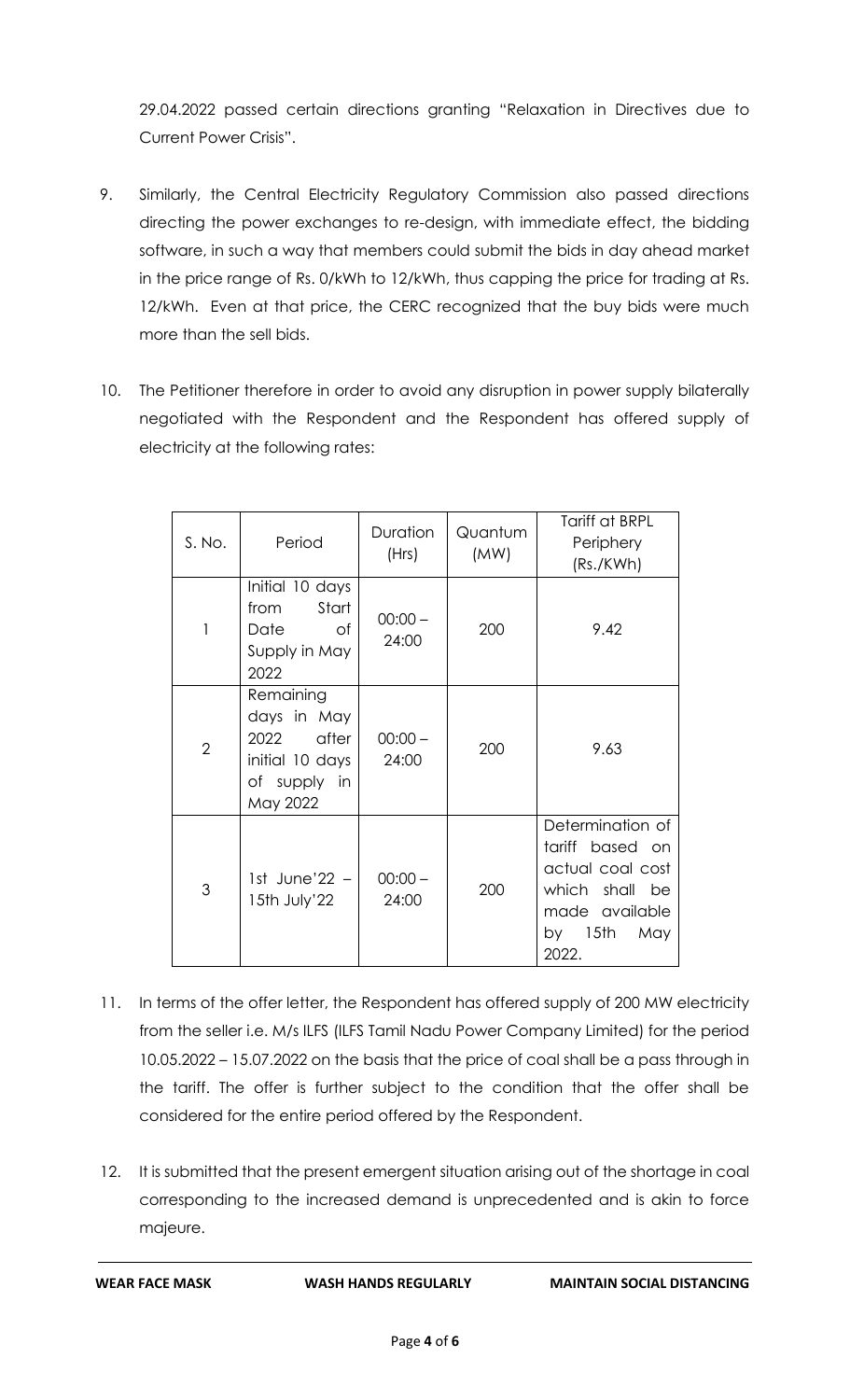13. The rates offered by the Respondent are competitive and are much lower than the power currently available at the exchange. Moreover, the rates such negotiated are much lower than those recently approved even by this Commission for Tata Power Delhi Distribution Limited.

## **Commission Analysis**

- 14. A request vide letter dated 10.05.2022 has been made by the Counsel for the Petitioner "BRPL" to take up the matter for urgent listing on the ground of the ongoing scenario of power purchase. On their request, on 11.05.2022 the Special bench was constituted.
- 15. The Petitioner has submitted that the Commission vide its final order dated 13.04.2022 in Petition No. 21 of 2022 granted approval to the bidding process. The Letters of Intent dated 11.04.2022 had been issued to the successful bidders by the Petitioner.
- 16. The Petitioner has further submitted that the Respondent herein was unable to accept the LOI issued by the Petitioner due to various factors including but not limited to the emergent crisis arising out of the shortage of coal. The Petitioner shall be taking appropriate steps against the Respondent in accordance with the provisions of the LOI issued to the Respondent.
- 17. In order to avoid any disruption in power supply the Petitioner bilaterally negotiated with the Respondent and the Respondent has offered supply of electricity at the following rates:

| S. No.         | Period                                                                                   | <b>Duration</b><br>(Hrs) | Quantum<br>(MW) | Tariff at BRPL<br>Periphery<br>(Rs./KWh)                |
|----------------|------------------------------------------------------------------------------------------|--------------------------|-----------------|---------------------------------------------------------|
| 1              | Initial 10 days<br>Start<br>from<br>of<br>Date<br>Supply in May<br>2022                  | $-00:00 -$<br>24:00      | 200             | 9.42                                                    |
| $\overline{2}$ | Remaining<br>days in May<br>2022<br>after<br>initial 10 days<br>of supply in<br>May 2022 | $00:00 -$<br>24:00       | 200             | 9.63                                                    |
| 3              | 1st June'22 -<br>15th July'22                                                            | $00:00 -$<br>24:00       | 200             | Determination of<br>tariff based on<br>actual coal cost |